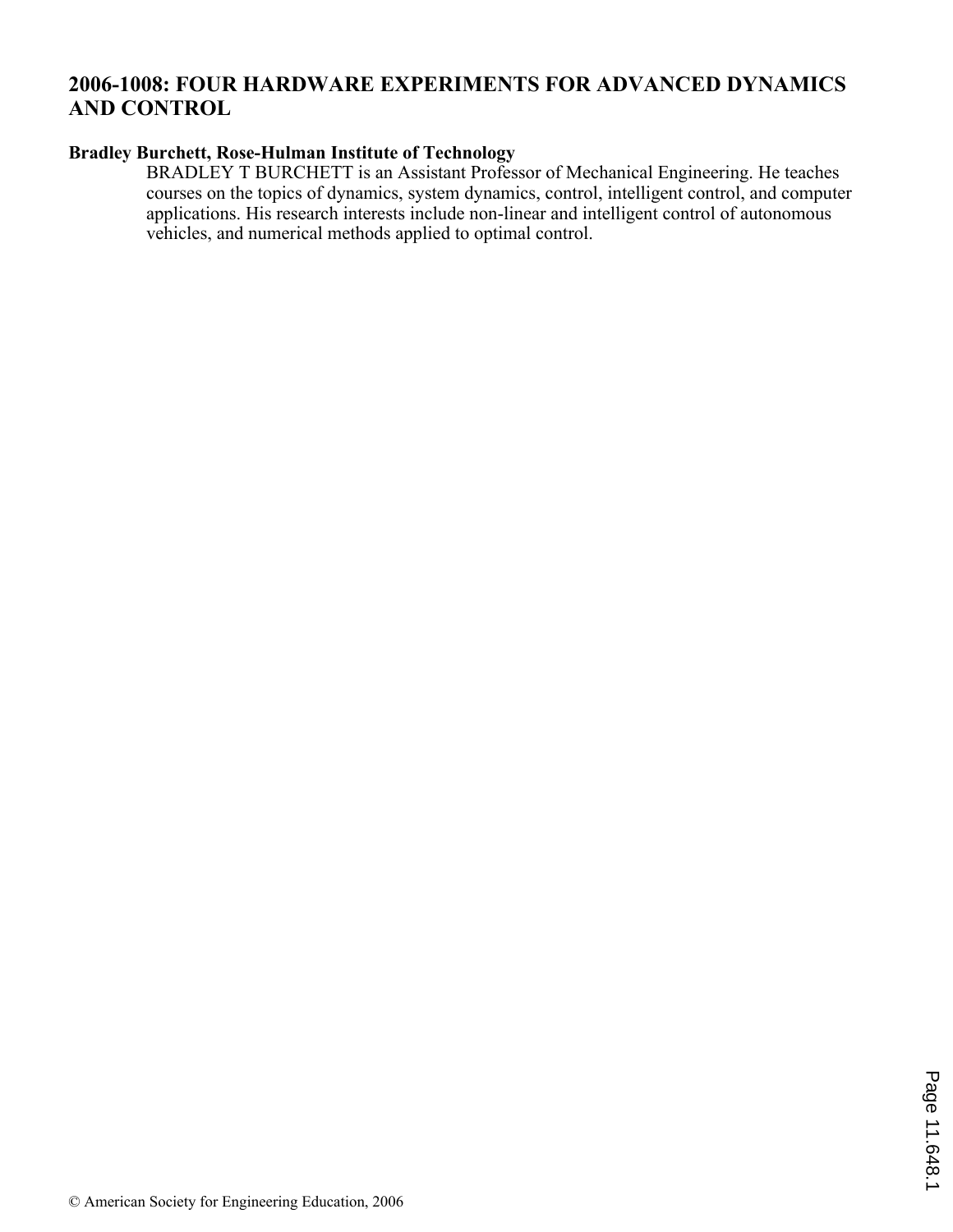## Four Hardware Experiments for Advanced Dynamics and Control

### **Bradley T. Burchett**

### **Department of Mechanical Engineering, Rose-Hulman Institute of Technology, Terre Haute, IN 47803**

#### **Abstract**

The faculty of the mechanical and electrical engineering departments at Rose-Hulman Institute of Technology have developed many experiments for system modeling and control. In this work, we present the development of additional experiments intended to broaden the repertoire of courses in which the controls lab hardware is used. First, we capitalize on previous modeling experiments using both step response and frequency response to precisely identify the parameters of linear and radial hanging crane models. Second, students use the stable model obtained through frequency response to form the open-loop unstable model of the plant in inverted pendulum mode. They then apply Ackermann's formula to obtain the state feedback gains to place the closed loop poles at locations suggested by the professor. Third, we present a state feedback control experiment based on a two degree of freedom mass-spring system with rigid body mode. Control of this device is analogous to control through a flexible manipulator, except that the system is simplified to one-dimensional motion. Fourth, we show a proposed modeling and parameter identification laboratory for a graduate level dynamics course. Students are required to develop the system non-linear kinematic equations, then apply LaGrange's formulae to obtain two degree of freedom kinetic equations. They are then expected to obtain experimental response data, and provide precise estimates of system physical parameters through matching theoretical response with experimental.

#### **Introduction**

We have developed a series of four advanced modeling and control labs for use in the senior level introductory controls course and the graduate level advanced dynamics course. The ECP Model 210 Rectilinear Control System (ECP210) and the ECP Model 205 Torsional Control System  $(ECP205)^1$  are used for these experiments. These commercially available plants are precisely instrumented mechanical systems that are user configurable for a wide variety of degrees of freedom and plant parameters. Although very different in appearance, the Although very different in appearance, the components of stiffness, inertia and damping are completely analogous between the systems, and using both in the lab provides an opportunity to emphasize the concept of system analogy. That is, the form of the state space models is identical, only the parameters and units change when moving from rectilinear to torsional and back. The ECP210 and ECP205 are shown in Figures 1a and 1b respectively.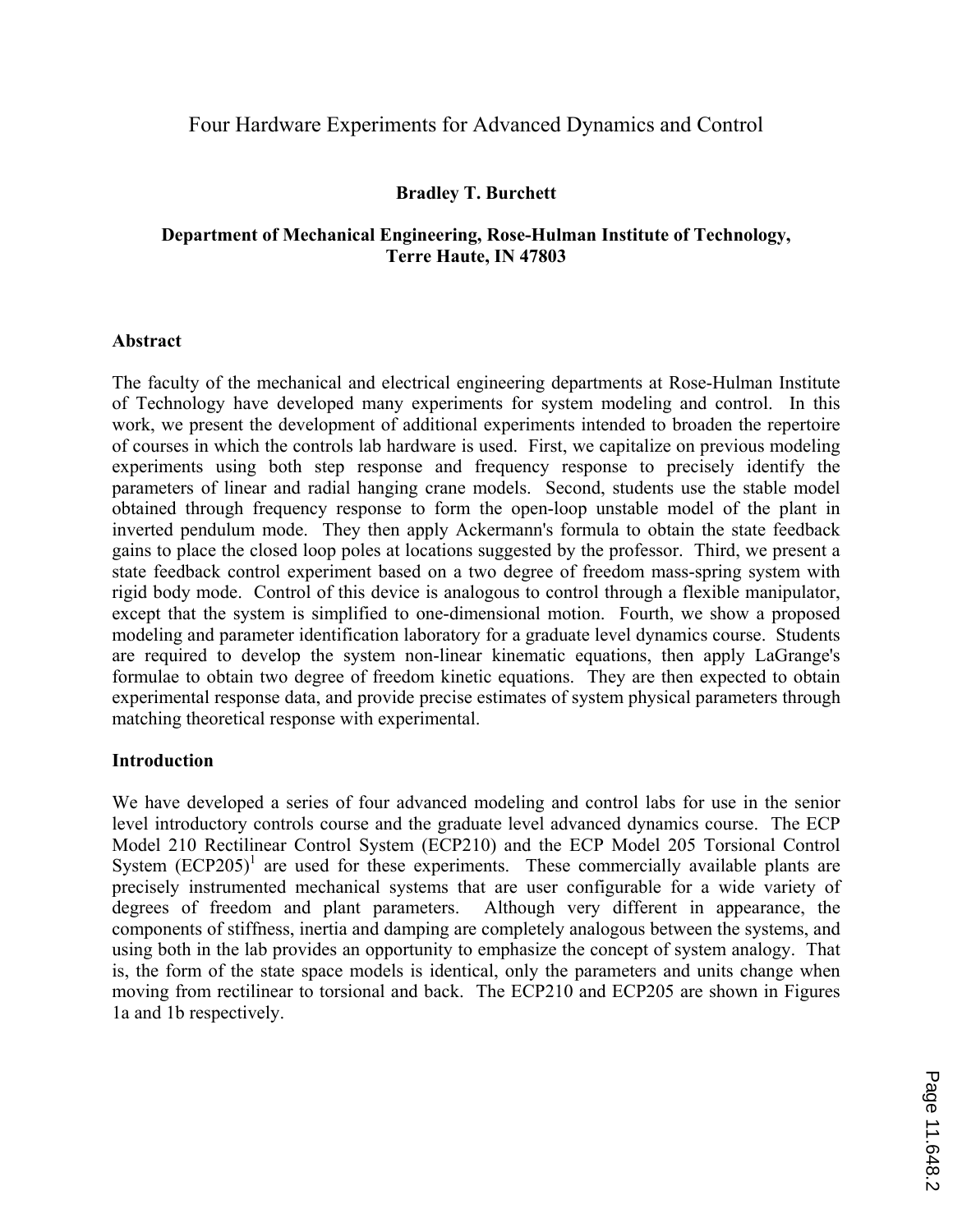



**Fig. 1b. The ECP 205 Fig 1c. Inverted Pendulum Accessory** 

In addition, the first and second and fourth experiments described below use the Inverted Pendulum Accessory (ECP A51). The ECP A51 consists of a base attachment with an instrumented revolute joint for attaching the pendulum, and the pendulum itself which is a hollow brass rod with a moveable additional disk shaped mass. This is an add-on feature that provides the capability of performing the historically renowned stick balancing problem using either the first cart of ECP210 or the first disk of ECP205 as the base.

Section 2 describes the cart (disk) / pendulum parameter identification procedure. Section 3 outlines inverted pendulum and Furuta<sup>2</sup> pendulum experiments. Section 4 discusses control through a flexible manipulator experiment. Section 5 presents the advanced dynamics spatial, non-linear free-response experiment. Section 6 shows assessment data from the senior level controls class which performed the first three experiments.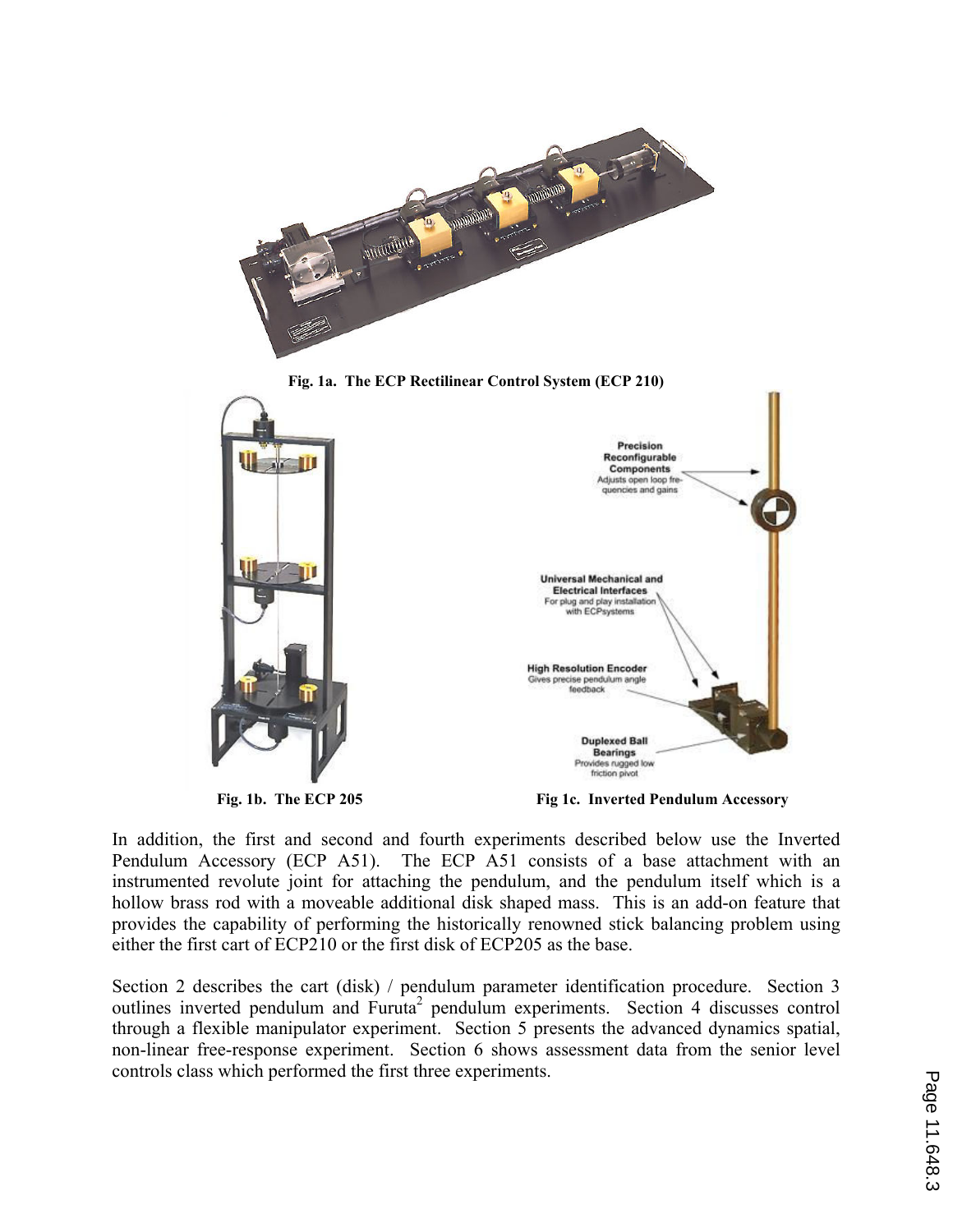#### **Experimental Parameter Identification of Inverted Pendulum and Furuta Pendulum**

The Furuta Pendulum<sup>2</sup> (FP) systems are represented in the crane or hanging mode by the schematics shown in Figure 3. Figure 3 shows the symbols and sign conventions that will be used in describing experiments 1, 2 and 4. The Inverted Pendulum (IP) and FP are famous control experiments since they require feedback stabilization of an open-loop unstable plant. Thus the significant modeling challenge is how to experimentally determine the physical parameters without knowing *a priori* a stabilizing control law. This challenge is answered by observing that the system has both stable (hanging or crane mode) and unstable (inverted) equilibria. The physical parameters are not changed by changing mode, and we shall see shortly that the state space models differ only by sign on a few terms. The same can be said of the IP, and the corresponding equations are shown in the Appendix.





**Fig. 3a. Schematic of the Furuta Pendulum in Crane Mode**

**Fig. 3b. Schematic of the Furuta Pendulum in Inverted Mode**

First principle modeling, followed by Taylor series linearization results in the following statespace model for the Furuta pendulum in crane mode:

$$
\dot{\mathbf{x}} = \mathbf{A}\mathbf{x} + \mathbf{B}T
$$
  

$$
\mathbf{y} = \mathbf{C}\mathbf{x}
$$
 (1)

Where, **x** is the state vector consisting of base disk twist angle  $\psi$  and angular velocity  $\dot{\psi}$ , and pendulum swing angle  $\theta$  angular velocity  $\dot{\theta}$ .

$$
\mathbf{x} = \begin{bmatrix} \psi & \dot{\psi} & \theta & \dot{\theta} \end{bmatrix}^T
$$

As illustrated above,  $r$  is the distance from the center axis of the base disk to pendulum longitudinal axis,  $J_d$  and  $J_p$  are the disk and pendulum centroidal moments of inertia respectively,  $b_1$  and  $b_2$  are revolute joint viscous damping, *T* is the applied control torque,  $l_{CG}$  is the distance from mounting joint to pendulum center of gravity, and  $m_p$  is the pendulum mass.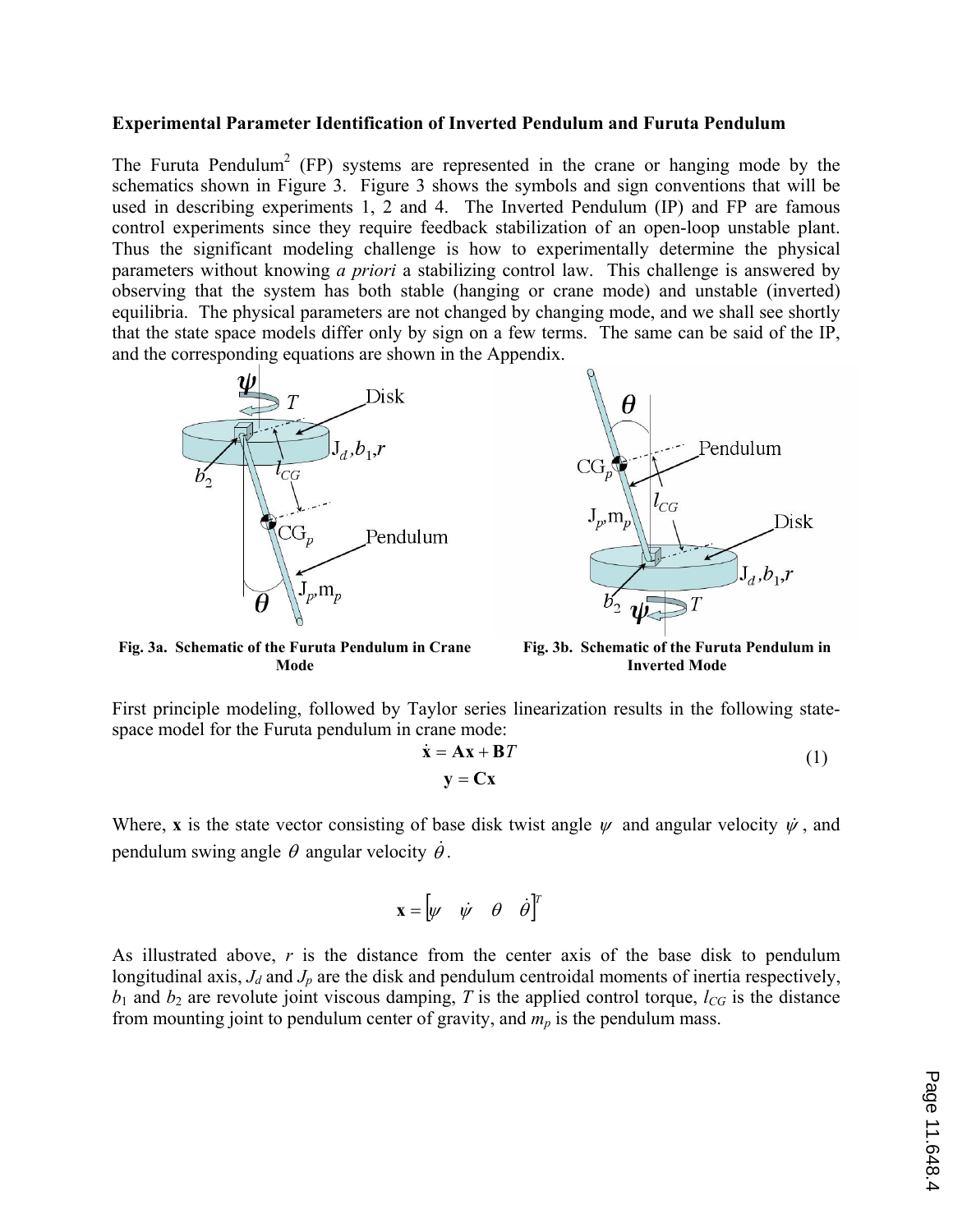The state space parameter matrices are

$$
\mathbf{A} = \begin{bmatrix} 0 & 1 & 0 & 0 \\ 0 & \frac{-J_A b_1}{D_2} & -\frac{m_p^2 l_{cg}^2 r g}{D_2} & -\frac{m_p l_{cg} r b_2}{D_2} \\ 0 & 0 & 0 & 1 \\ 0 & -\frac{m_p l_{cg} b_1}{D_2} & -\frac{(m_p r^2 + J_d) m_p l_{cg} g}{D_2} & -\frac{(m_p r^2 + J_d) b_2}{D_2} \end{bmatrix}
$$

$$
\mathbf{B} = \begin{bmatrix} 0 & \frac{J_A}{D_2} & 0 & \frac{m_p l_{cg} r}{D_2} \end{bmatrix}^\mathrm{T}
$$

and

$$
\mathbf{C} = \begin{bmatrix} K_1 & 0 & 0 & 0 \\ 0 & 0 & K_2 & 0 \end{bmatrix}
$$

Where  $K_1$  and  $K_2$  are static gains,  $D_2$  is a combination term

$$
D_2 = J_A (J_d + m_p r^2) + m_p^2 l_{cg}^2 r^2
$$

and  $J_A$  is the pendulum moment of inertia about its mounting joint.

$$
J_A = J_p + m_p l_{cg}^2.
$$

The corresponding transfer functions are

$$
\frac{\psi(s)}{T(s)} = K_1 \frac{J_A D_2 s^2 + (J_A b_2 (m_p r^2 + J_d) - m_p^2 l_{cg}^2 b_2 r^2) s + J_A m_p g l_{cg} (m_p r^2 + J_d) - m_p^3 l_{cg}^3 g r^2}{s \Delta_2}
$$

and

$$
\frac{\theta(s)}{T(s)} = -K_2 \frac{m_p l_{cg} r D_2 s}{\Delta_2}
$$

Where  $\Delta_2$  is the system determinant

$$
\Delta_2 = D^2 s^3 + (D_2 b_2 m_p r^2 + D_2 (J_A b_1 + J_d b_2)) s^2 + (D_2 m_p g l_{cg} (m_p r^2 + J_d) + J_A b_1 b_2 (m_p r^2 + J_d) - m_p^2 l_{cg}^2 r^2 b_1 b_2) s + J_A b_1 m_p g l_{cg} (m_p r^2 + J_d) - m_p^3 l_{cg}^3 r^2 b_1 g
$$

In order to precisely determine the physical parameters of the Inverted Pendulum (IP) and Furuta Pendulum (FP) systems, each system is first subdivided into a one degree-of-freedom (DOF) model consisting of the base cart (disk) with a stiffness and damper attached. For the linear case, the one DOF system can be modeled according to the schematic shown in Figure 4 below.

.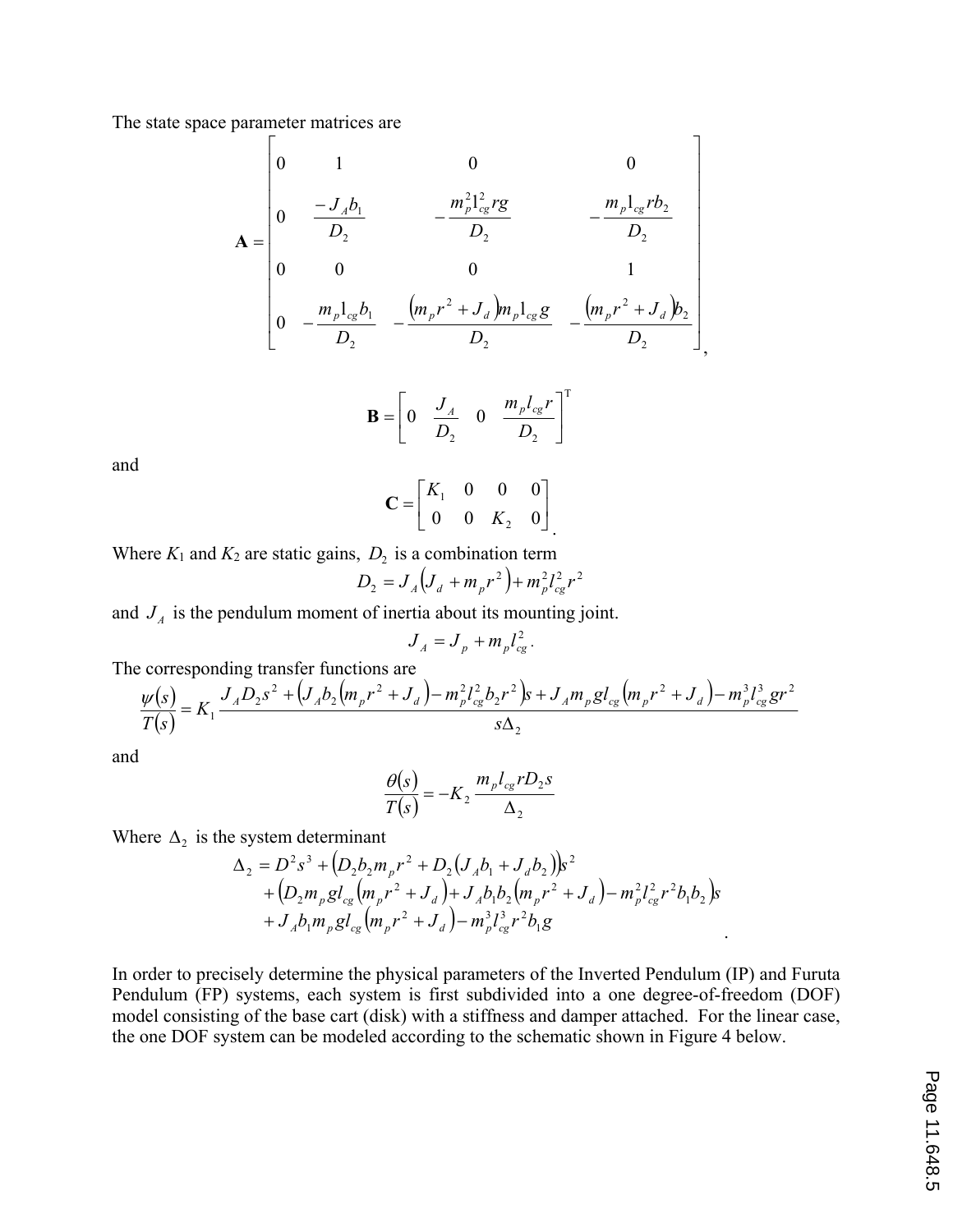

**Fig. 4. Schematic of One DOF System** 

The inertia of the linear cart can be systematically varied by adding 500g masses underneath the ECP X base attachment. In the torsional case, 500g masses can be added, and moved between 2 and 9cm from the disk center. The effective change in moment of inertia is thus known through a simple calculation involving the parallel axis theorem. By taking step responses with at least three different inertia configurations, the students use a technique from reference 3 to determine the stiffness value and inertia of cart (disk) with base attachment. The students used this technique in the course's first lab, so they are quite familiar with it.

After finding the inertia parameter of the one DOF system, the students assemble the overall system and take experimental frequency response data. A simplex-based search is used to minimize the squared difference (in dB) between experimental and theoretical frequency response data. For complete details of this method, see reference 4. This method is rather sensitive to initial guesses, therefore, the data is first fitted to the transfer function from input force to pendulum swing angle to refine initial guesses of the system parameters, before fitting to the full two DOF state space model.

A typical result of fitting experimental frequency response data from the Furuta Pendulum is shown in Figure 5 below.



**Figure 5: Sample result from fitting frequency response data to ECP 205 model with pendulum accessory**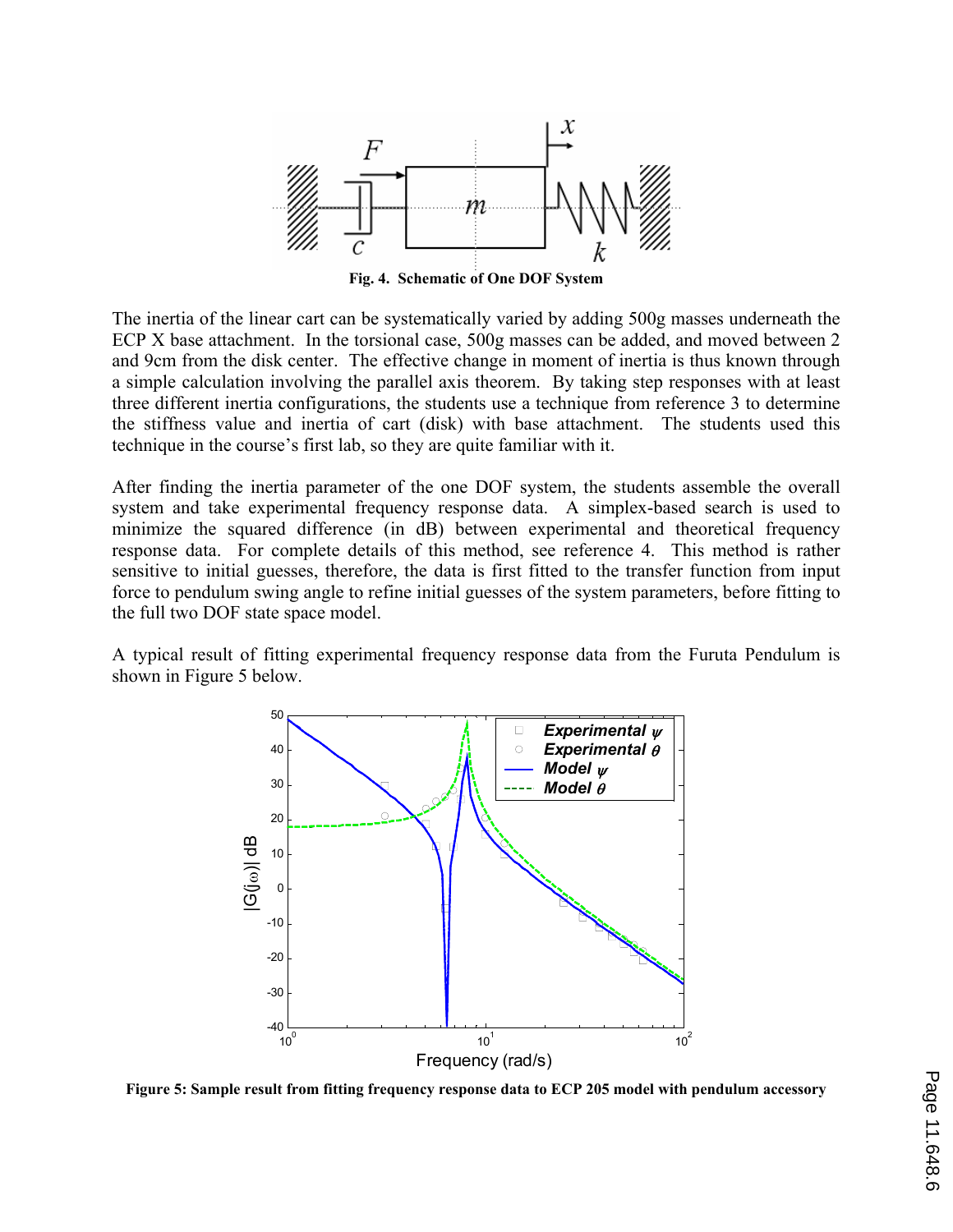#### **State Feedback Regulation of the Inverted Pendulum and Furuta Pendulum**

Applying first principles to the Furuta Pendulum near the inverted equilibrium point, and performing a Taylor Series linearization, we obtain the following state space model.

$$
\dot{\mathbf{x}} = \mathbf{A}\mathbf{x} + \mathbf{B}T \tag{2}
$$

,

,

$$
\mathbf{y} = \mathbf{C}\mathbf{x}
$$

Where all symbols retain their previous definitions. The state space matrices are

$$
\mathbf{A} = \begin{bmatrix} 0 & 1 & 0 & 0 \\ 0 & \frac{-J_A b_1}{D_2} & -\frac{m_p^2 l_{cg}^2 r g}{D_2} & \frac{m_p l_{cg} r b_2}{D_2} \\ 0 & 0 & 0 & 1 \\ 0 & \frac{m_p l_{cg} b_1}{D_2} & \frac{(m_p r^2 + J_d) m_p l_{cg} g}{D_2} & -\frac{(m_p r^2 + J_d) b_2}{D_2} \end{bmatrix}
$$

$$
\mathbf{B} = \begin{bmatrix} 0 & \frac{J_A}{D_2} & 0 & -\frac{m_p l_{cg} r}{D_2} \end{bmatrix}^\mathrm{T}
$$

and

$$
\mathbf{C} = \begin{bmatrix} K_1 & 0 & 0 & 0 \\ 0 & 0 & K_2 & 0 \end{bmatrix}
$$
\n
$$
\mathbf{x} = \begin{bmatrix} \psi & \psi & \theta & \dot{\theta} \end{bmatrix}^T
$$
\n
$$
D_2 = J_A \left( J_d + m_p r^2 \right) + m_p^2 l_{cg}^2 r^2
$$

and

Clearly the **A** matrix in Eqn. 2 differs from the **A** matrix in Eqn. 1 merely by a few sign changes. Thus, knowing the physical parameters of the IP and FP in crane mode, the students can easily formulate a state space model of the IP and/or FP in inverted mode. The equations for the linear IP are shown in the Appendix.

 $J_A = J_p + m_p l_{cg}^2$ 

 $\frac{2}{10}$ .

In this experiment, the students determine an appropriate set of state feedback gains for the IP or FP by applying Ackermann's formula to the model given above. Closed-loop pole locations are suggested by the professor based on an LQR design from a nominal plant model. The professor determined several sets of LQR gains close to the actuator saturation limits. The suggested pole locations for the FP are shown in Table 1 below.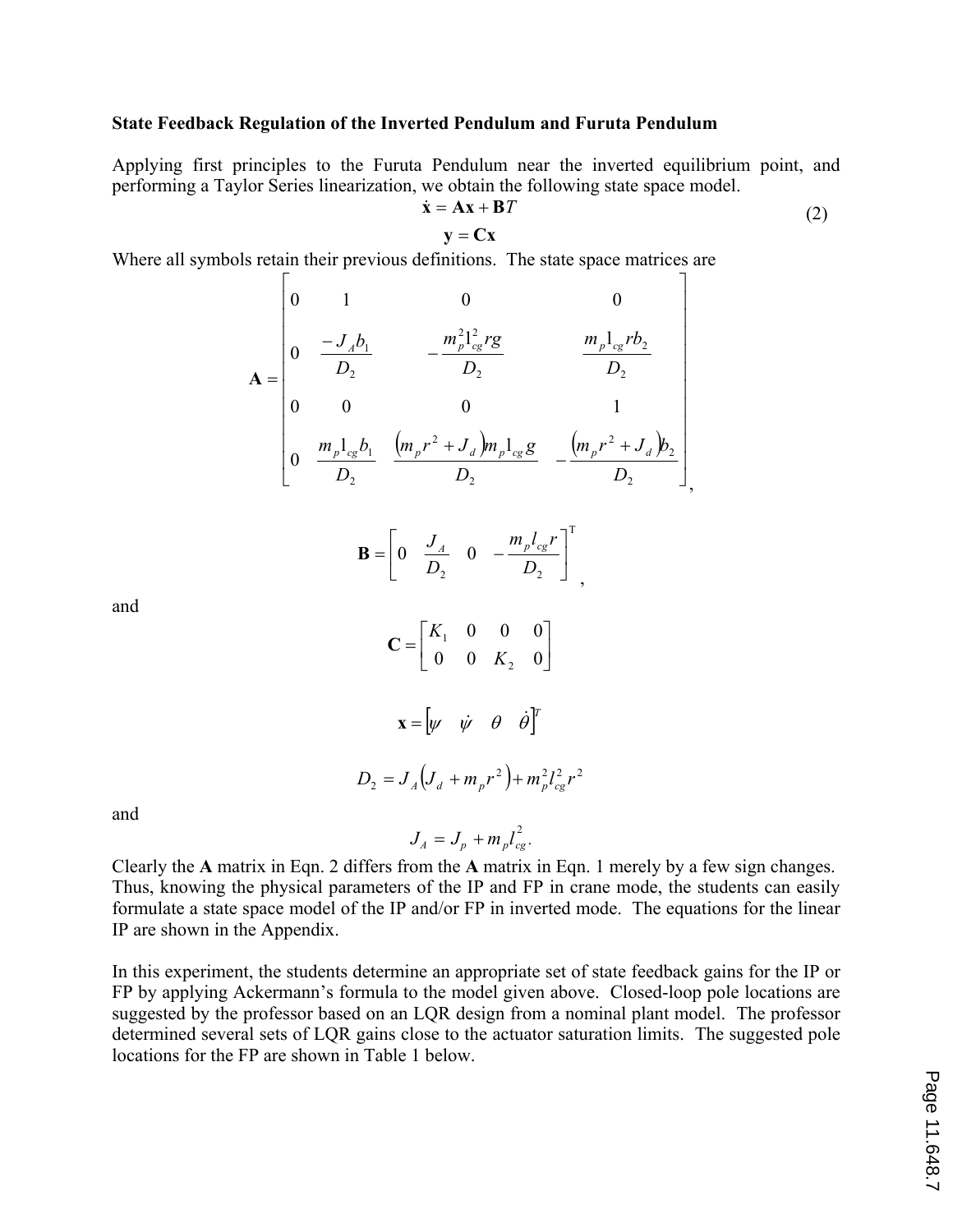**Table 1. Suggested Closed-loop pole locations for State Feedback Regulator Design, FP** 

|                           | Table 1: Suggested Closed Toop pole focations for State I ceabach Inequiator Design, FT |            |            |
|---------------------------|-----------------------------------------------------------------------------------------|------------|------------|
| Set 1                     | Set 2                                                                                   | Set 3      | Set 4      |
| $s = -4.1484 \pm 1.6341j$ | $s = -4.4305 \pm 2.0497$ j $s = -4.5628 \pm 2.2419$ j $s = -4.6314 \pm 2.3357$ j        |            |            |
| $-16.8545$                | $-21915$                                                                                | $-29.5357$ | $-40.7029$ |
| $-3.2220$                 | $-2.9234$                                                                               | $-2.8285$  | $-2.7882$  |
|                           |                                                                                         |            |            |

The Simulink real-time interface is configured to give the control architecture shown in Figure 6. Here  $x_1$  is the base disk twist angle, and  $x_2$  is the pendulum swing angle. The hardware encoders provide position measurements only, thus the velocity states are determined by numerical differentiation. Since this is a regulation problem, i.e., the set point is zero, the prefilter gain *kpf* is set to zero. Calculation of the pre-filter gain or 'outer loop design' is reserved for the third experiment.



**Fig. 6. State Feedback Control Architecture** 

Typically at least two of the pole locations result in successful closed-loop regulation of the IP or FP system, and at least one results in either actuator saturation or insufficient control effort. In a few cases, the sensors were discovered to be improperly scaled. All of these experiences are valuable in reinforcing the importance of actuator limitations, and accurate sensing in feedback systems. We will expound on these observations in the sequel.

#### **State Feedback Tracking Control of a Flexible Manipulator**

The ECP 210 or ECP 205 is used in this experiment. The system is configured in two DOF mode with one rigid and one flexible mode as shown in Figure 7. An analogous torsional schematic may be drawn of the ECP 205 by simply changing the coordinates and parameters to their angular equivalents.



**Fig. 7. Schematic of two DOF flexible system.** 

The students have determined accurate values of the physical parameters of the two DOF flexible system through experiments described in References 2 and 3. Students use Ackermann's formula to directly place the closed-loop poles at desired locations using state feedback. In addition to finding the state feedback gains shown in Figure 6, they must also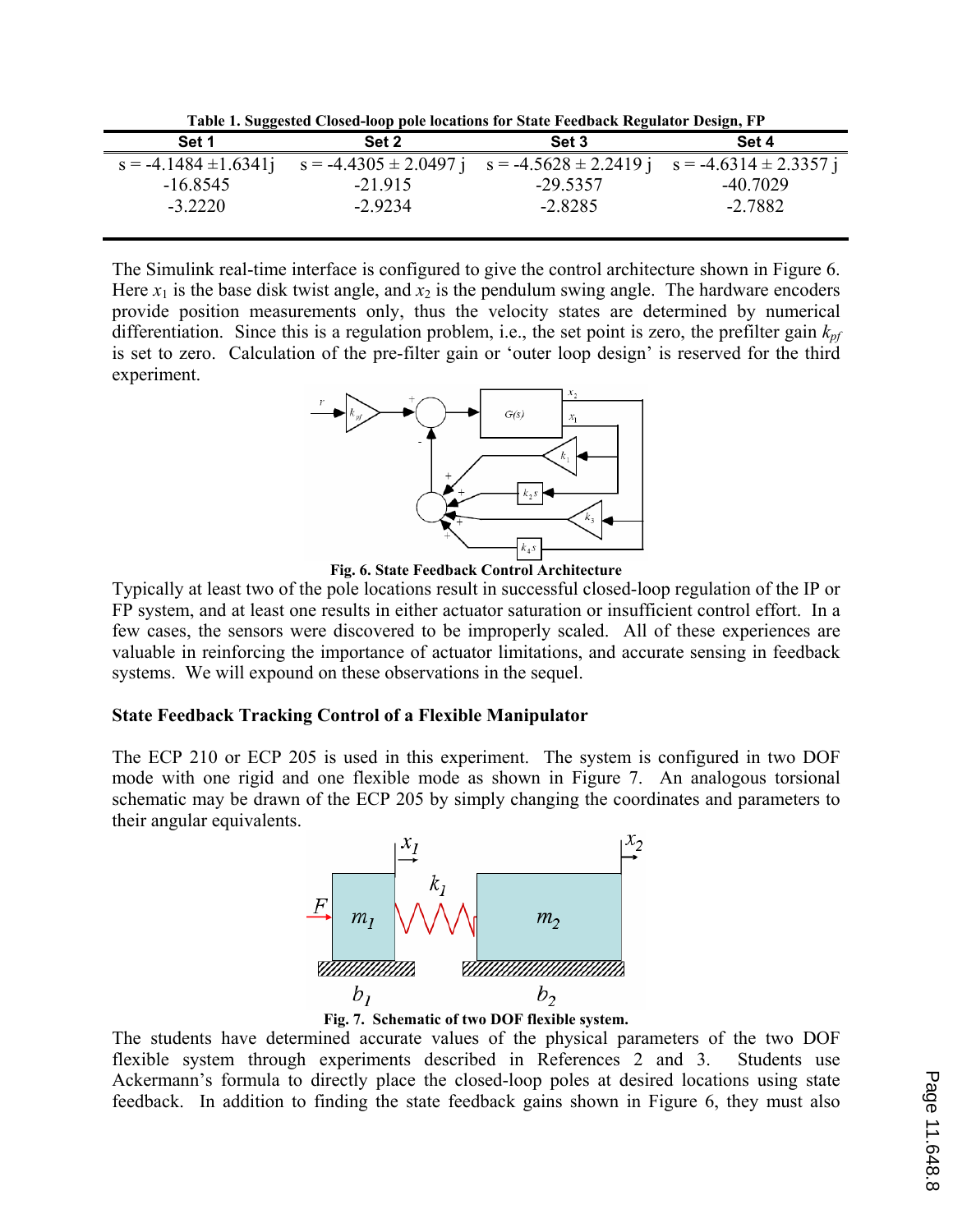compute the prefilter gain *kpf*. The professor provides four sets of good closed-loop poles based on the LQR root locus. The four pole sets are shown in Table 2, and were chosen by progressively decreasing the control effort penalty in the LQR solution. Pole set four pushes the system performance near the actuator saturation limit on most systems. Since the feedback gains are unique for any specified set of closed-loop poles, the feedback gains found using Ackermann's formula will be identical to the LQR gains. Performance is shown to improve drastically by using state feedback. Since the plant model varies significantly between set-ups, the actual LQR pole locations will also vary, however, the controller found using LQR is very robust, and thus the student designed state feedback controller is also very robust.

| Table 2. Suggested Closed-loop pole locations for State Feedback Tracker Design, ECP 210 |  |  |  |  |
|------------------------------------------------------------------------------------------|--|--|--|--|
|                                                                                          |  |  |  |  |

| Set 1                   | Set 2                   | <b>Set 3</b>            | Set 4                     |
|-------------------------|-------------------------|-------------------------|---------------------------|
|                         |                         |                         |                           |
| $s = -7.533 \pm 27.28j$ | $s = -8.7164 \pm 26.7j$ | $s = -9.3632 \pm 26.0j$ | $s = -9.6046 \pm 25.516j$ |
| $-18.53 \pm 10.35j$     | $-23.59 \pm 9.53j$      | $-35.1$                 | $-60.124$                 |
|                         |                         | $-26.96$                | $-22841$                  |

### **Free Response Modeling and Parameter Estimation of Rotary Pendulum with Large Deflections**

A major challenge in teaching three-dimensional rigid body dynamics is that of finding wellinstrumented mechanical systems for realistic experiments. The ECP205 with ECP X attachment provides an excellent example. A schematic of the system is provided in Figure 3a. The system provides two rotations (shown as  $\psi$  and  $\theta$  in Figure 3a) along axes that are mutually orthogonal in space. Each of these rotations is precisely measured using optical encoders.

Given two arbitrary rotations about mutually orthogonal axes, kinematic law states that the body (pendulum in this case) can be positioned in an arbitrary rotation in space. Thus, this system is 'truly spatial'. Determining the dynamic model of this system requires full three-dimensional kinematics. Even without precise instrumentation, the physical system provides an excellent opportunity to illustrate the finite rotation relationship between three frames which are required to describe the kinematics. For example, the professor chose a fixed reference frame with one axis pointed vertically down, making the  $\psi$  rotation positive about one of the fixed reference frame axes. The intermediate frame is related to the fixed frame by the  $\psi$  rotation. The second axis of the intermediate frame is chosen to point directly outward through the revolute joint. Thus, the body frame is related to the intermediate frame through a simple rotation corresponding to rotation about the revolute joint.

Because of the system complexity, students are encouraged to use Lagrange's equations to find the differential equations of motion. The result is shown as Eqn. 3.

$$
\mathbf{A} \begin{Bmatrix} \ddot{\psi} \\ \ddot{\theta} \end{Bmatrix} = \mathbf{b} \big( \psi, \theta, \dot{\psi}, \dot{\theta} \big)
$$
 (3)

Where

$$
\mathbf{A} = \begin{bmatrix} m_p r^2 + \left( m_p l_{cg}^2 + J_{zz} \right) s_\theta^2 + J_{xx} c_\theta^2 + J_d & -m_p r l_{cg} c_\theta \\ -m_p r l_{cg} c_\theta & m_p l_{cg}^2 + J_{zz} \end{bmatrix}
$$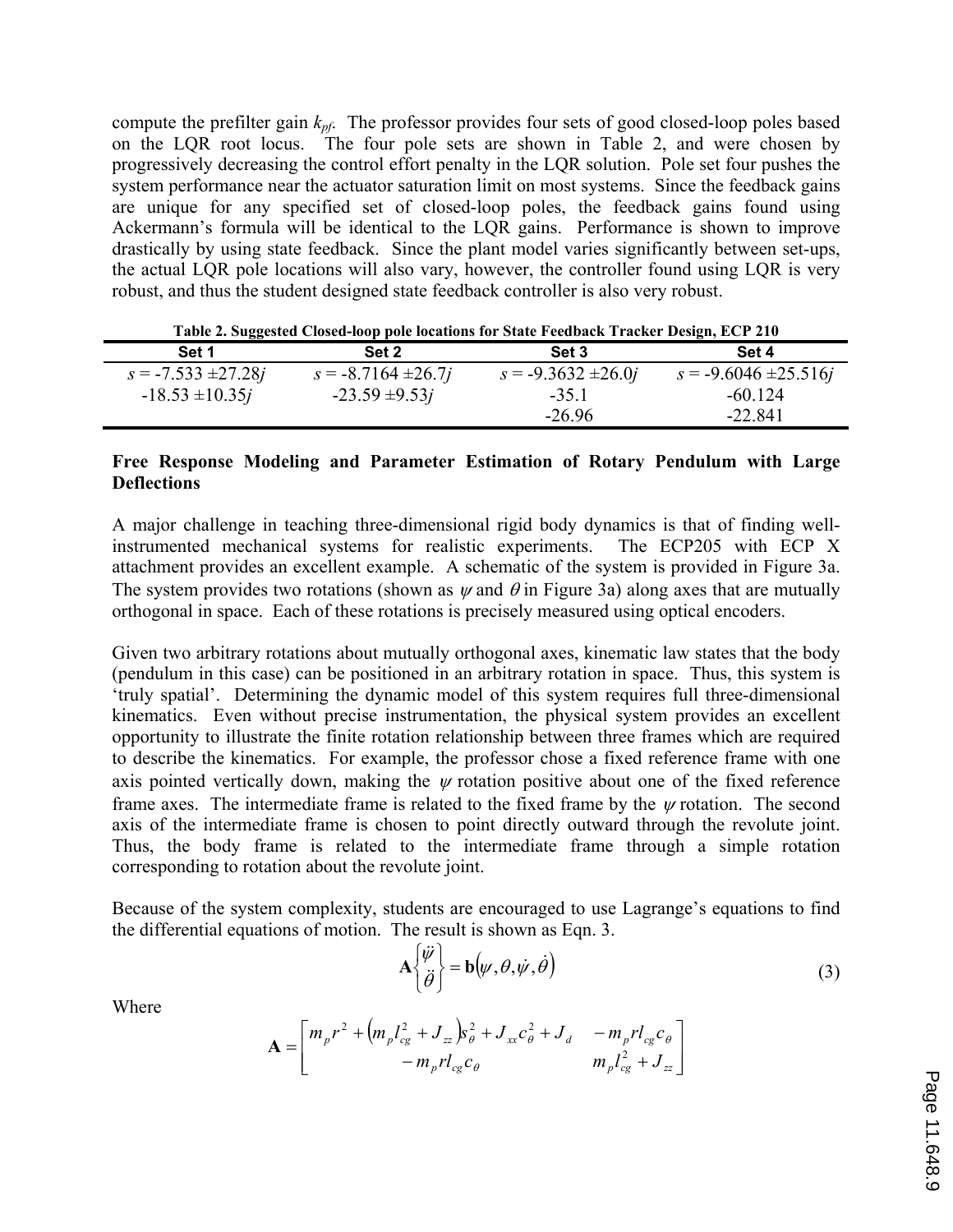And

$$
\mathbf{b} = \begin{cases} -2\dot{\theta}\dot{\psi}s_{\theta}c_{\theta}\left(m_{p}l_{cg}^{2} + J_{zz} - J_{xx}\right) - m_{p}l_{cg}rs_{\theta}\dot{\theta}^{2} - b_{1}\dot{\psi} - b_{1c}\operatorname{sgn}(\dot{\psi})\right) \\ - m_{p}gl_{cg}s_{\theta} + s_{\theta}c_{\theta}\dot{\psi}^{2}\left(m_{p}l_{cg}^{2} + J_{zz} - J_{xx}\right) - b_{2}\dot{\theta} - b_{2c}\operatorname{sgn}(\dot{\theta}) \end{cases}
$$

Where the terms  $b_{1c}$  sgn $(\psi)$  and  $b_{2c}$  sgn $(\dot{\theta})$  are included to account for the presence of Coulomb friction in each revolute joint, *g* is the gravitational constant, and we are using the shorthand  $cos(\theta) = c_{\theta}$ , and  $sin(\theta) = s_{\theta}$ .  $J_{zz}$  and  $J_{xx}$  are the pendulum centroidal moments of inertia about axes perpendicular to its longitudinal axis, and due to symmetry, both equal the previously defined *Jp*. All other terms remain unchanged.

Students are then required to obtain experimental free-response data by lifting the pendulum to approximately horizontal, releasing, and observing the free response for large displacements. They then compare the experimental response to a numerical solution in order to refine estimates of poorly known system parameters. A simplex method is used to minimize the sum square difference between experimental response and numerical prediction. Typical agreement between the theoretical and experimental results after parameter optimization is shown in Figure 8.



**Fig 8. Typical Results from Advanced Dyanamics Experiment** 

As seen in Figure 8, agreement of the theoretical pendulum swing angle is satisfactory. The disk oscillation amplitude is captured well by the theoretical simulation, however, the selected initial conditions caused a definite drift due to the modeled rigid-body motion of the disk. This appears to be a numerical phenomenon. When observed in the experiment, such drift can be explained by imperfect alignment of gravity with the base disk axis, i.e. the apparatus not being level. In the case shown, the experimental shows no such drift. This observation leads to a suggested improvement for future use—that the disk should be anchored to the ground by a torsional stiffness. This will certainly reduce the amplitude of oscillations, but the stiffness can be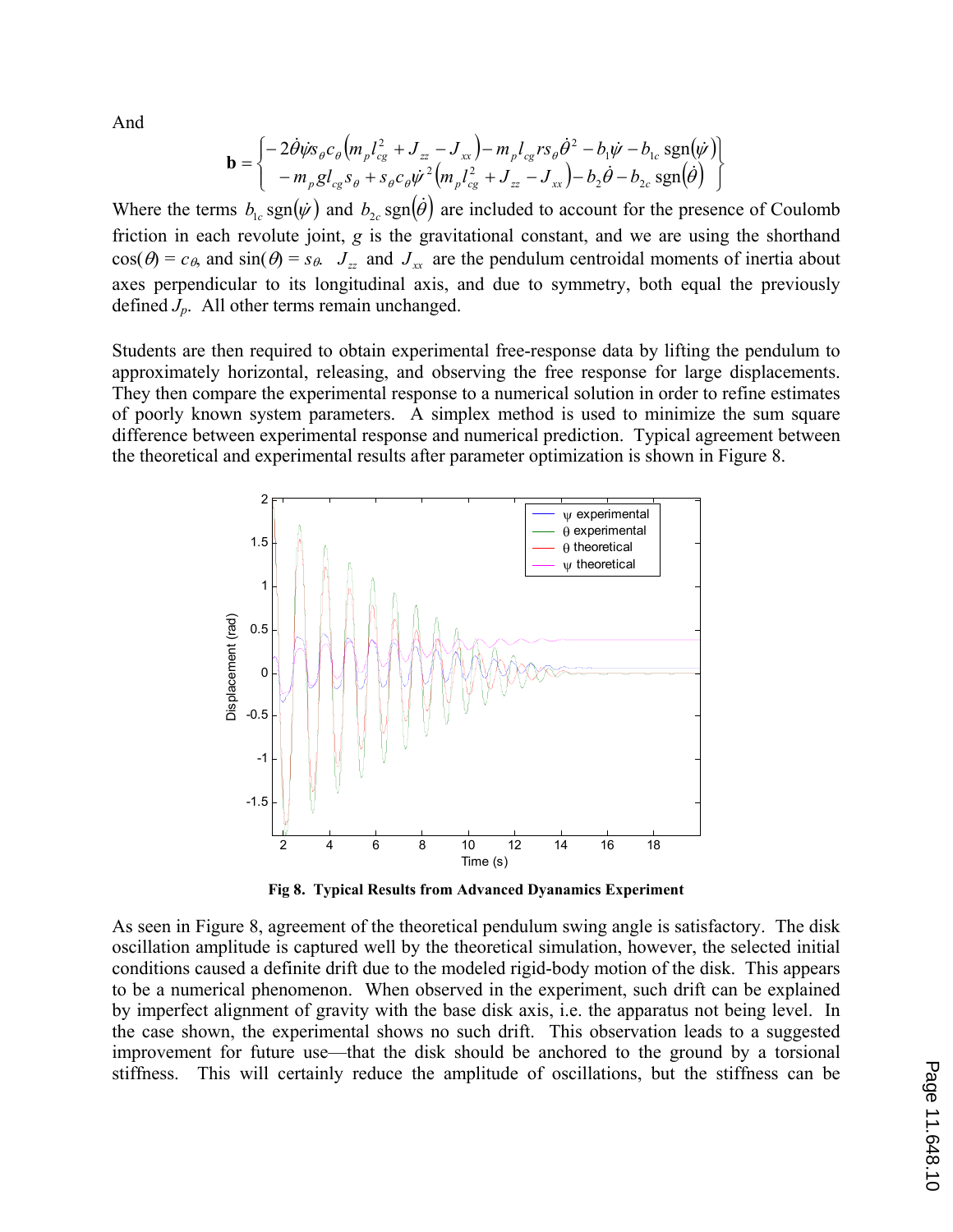selected to be very soft, and the challenge of matching experimental and theoretical responses should be reduced significantly.

#### **Assessment**

Fifty-three (53) of the students enrolled in the introductory control class (ME 406) for the fall term of 2005 filled out a confidential self-assessment of their abilities prior to and after taking the course. The following three questions are regarded as relevant to this work since two of the four physical labs described above involve detailed modeling of mechanical systems.

| Table 3. Student Self-Assessment Questions. |          |       |          |          |         |
|---------------------------------------------|----------|-------|----------|----------|---------|
| Question                                    | Strongly | Agree | Disagree | Strongly | I Don't |
|                                             | Agree    |       |          | Disagree | Know    |
| I understand the uses of models in          | 46%      | 54%   | $0\%$    | $0\%$    | $0\%$   |
| designing control systems.                  |          |       |          |          |         |
| I understand the limitations of models      | 29%      | 65%   | 6%       | $0\%$    | $0\%$   |
| in designing control systems.               |          |       |          |          |         |
| This class has helped by better             |          |       |          |          |         |
| understand how modeling systems can         | 48%      | 45%   | 6%       | $0\%$    | $0\%$   |
| be applied in engineering systems.          |          |       |          |          |         |

The results are quite astounding. The first question has all respondents in the 'Strongly Agree' or Agree category. ME 406 emphasizes *model based* control design, so it is pleasantly surprising that students realize the importance of models. Also, in several cases, the students were unable to find a satisfactory model, and relied on parameters provided by the professor to complete their control system design. This perhaps served as further emphasis on the importance of having a good model.

The students were also asked to rate their knowledge of various course topics and selfconfidence in being able to apply the knowledge gained. They provided self-assessment scores both prior to and after taking the course. The following scales were provided to guide the students' self-assessment:

**Knowledge:** What you know regarding this concept area.

**4** = High, I know the concept and I have applied it in this course.

**3** = Moderate, I know the concept but I still have not applied it.

**2** = Low, I have only heard about the concept, but do not know it well enough to apply it.

 $1 = No Clue$ , I do not know the concept.

**Confidence:** Level of confidence you have in your ability to solve problems in this area.

**4** = High, I am confident that I understand and can apply the concept to problems.

**3** = Moderate, I am somewhat confident that I understand the concept and I can apply it to a new problem.

 $2 = \text{Low}$ , I have heard of the concept but I am not sure that I can apply it.

**1** = No Clue, I am not confident that I can apply the concept.

The Pre and post course knowledge and confidence scores for the most relevant concept areas are shown in Table 4. In every category there is approximately 0.6 or better improvement. All improvements shown are statistically significant using a 95% confidence interval. The sample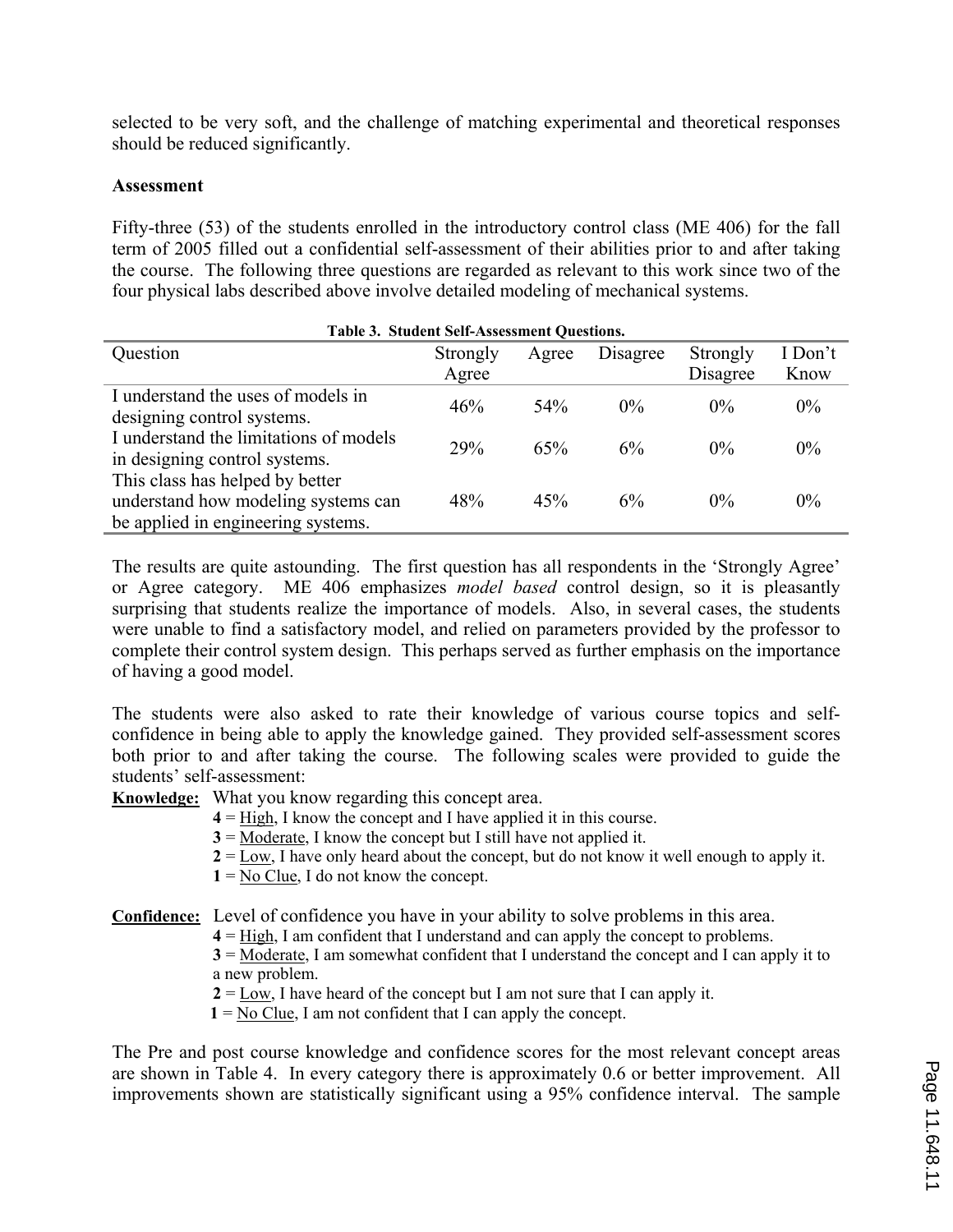size of 53 is certainly significant and represents by far the largest sample among the three courses surveyed.

It shouldn't surprise the reader that the area 'Benefits of Feedback control systems' and 'Size Limitations on control signals of real systems', saw the largest increases. As described above, these concepts were well emphasized in the lab by 1) the IP and FP experiments where an openloop unstable plant was stabilized with feedback, and 2) both state feedback control experiments, where the closed-loop pole locations were intentionally chosen to push the actuator saturation limits.

### **Concluding Remarks**

This paper has described four hardware based experiments for advanced mechanical system modeling and state feedback control. A post-course survey showed that the students' knowledge and confidence on the topics of model determination, benefits of feedback and limitations on the size of control signals were significantly increased.

| Table 4. Student Self-Assessed Knowledge and Confidence.                                                          |                         |                          |                          |                           |  |  |
|-------------------------------------------------------------------------------------------------------------------|-------------------------|--------------------------|--------------------------|---------------------------|--|--|
| Concept                                                                                                           | Pre Course<br>Knowledge | Pre Course<br>Confidence | Post Course<br>Knowledge | Post Course<br>Confidence |  |  |
| Distinctions between a model<br>and a real dynamical system                                                       | 3.27                    | 2.98                     | 3.88                     | 3.58                      |  |  |
| Various approaches to<br>modeling dynamical systems                                                               | 2.98                    | 2.50                     | 3.58                     | 3.25                      |  |  |
| Comparisons between<br>predicted response of a<br>mathematical model and the<br>response of a physical<br>system. | 3.15                    | 2.79                     | 3.75                     | 3.42                      |  |  |
| Benefits of Feedback control<br>systems                                                                           | 2.54                    | 2.23                     | 3.83                     | 3.46                      |  |  |
| Size Limitations on control<br>signals of real systems                                                            | 1.60                    | 1.50                     | 3.02                     | 2.69                      |  |  |
| Benefits of a state variable<br>model                                                                             | 2.26                    | 2.04                     | 3.44                     | 2.96                      |  |  |

### **Acknowledgments**

This material is based on work supported by the National Science Foundation under grant No. DUE-0310445. Any opinions, findings, and conclusions or recommendations expressed in this material are those of the author and do not necessarily reflect the views of the National Science Foundation. The author gratefully acknowledges the assistance of Shannon Sexton, Director of Assessment, who compiled the student responses, and did the statistical analysis showing significance of all differences.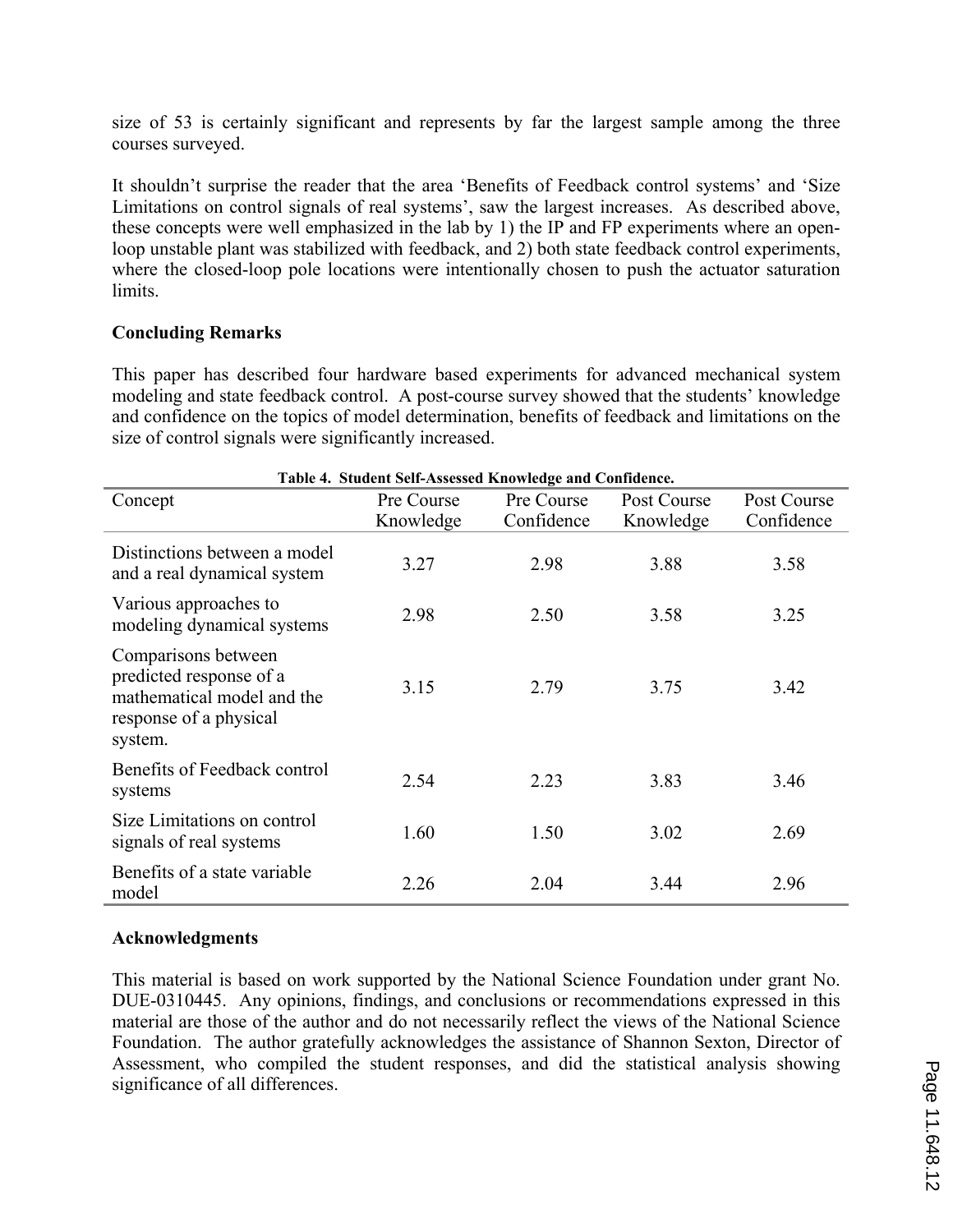#### **References**

- 1. Manual for Model 210/210a Rectilinear Control System, Educational Control Products, Bell Canyon, CA, 1999. http://www.ecpsystems.com
- 2. Xu, Y., Iwase, M., and Furuta, K., "Time Optimal Swing-Up Control of Single Pendulum," *Transactions of the ASME*, Volume 123, Sept 2001 Pages:518-527.
- 3. Burchett, B. T., "Parametric Time Domain System Identification of a Mass-Spring-Damper System", Proceedings of the 2005 American Society for Engineering Education Annual Conference & Exposition, Portland, OR, June 12-15, 2005.
- 4. Burchett, B. T., and Layton, R. A., "An Undergraduate System Identification Laboratory", Proceedings of the 2005 American Control Conference, Portland, OR, June 8-10, 2005.

#### **Author Biography**

BRADLEY T BURCHETT is an Assistant Professor of Mechanical Engineering. He teaches courses on the topics of dynamics, system dynamics, control, intelligent control, and computer applications. His research interests include non-linear and intelligent control of autonomous vehicles, and numerical methods applied to optimal control.

#### **Appendix**

Here we show the equations of motion for the linear pendulum system in crane and inverted mode. The system parameters and coordinates are defined in Figure A1.



 $y = Cx$